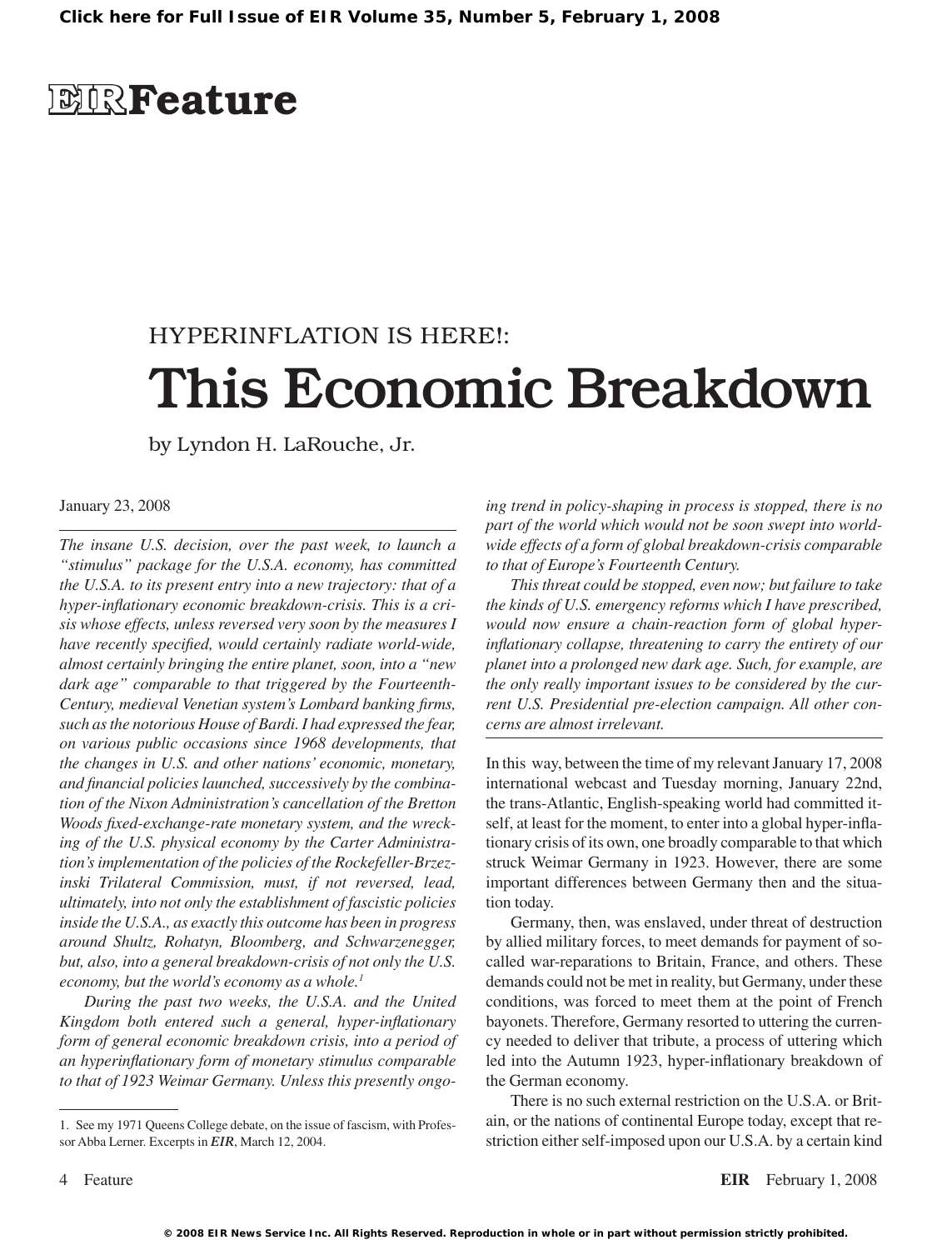

![](_page_1_Picture_1.jpeg)

Die neue Lorelei

Library of Congress *A Berlin woman, during the Weimar hyperinflation, fuels her stove with worthless Reichsmarks. Inset: a 50 million mark note—not worth the paper it's printed on.*

of legalized madness, or imposed directly, or implicitly, on continental Europe by the predatory Thatcher-Mitterrand Maastricht conditions. The restriction imposed on continental European nations is in the form of a lunatic ideology sometimes called "post-industrial society" or "globalism," the ideological pranks of the type concocted by degenerates such as Britain's H.G. Wells and Bertrand Russell and their devotees.

Nonetheless, whether in the case of 1920s Germany or much of the world today, a world enslaved to belief in the alleged inevitability of such lunatic practices is just as surely doomed as much by such adopted current beliefs, now, as by the threat of outright, crushing military force, then. The time has now been reached, that, if the U.S.A. and other nations do not now, very soon, adopt certain essential remedial steps which I have prescribed, there is little hope for either the peo-

*The German satirical magazine* Simplicissimus*, Oct. 29, 1929, depicts the Lorelei—the German equivalent of the Odyssey's Sirens—luring Germans to accept hyperinflationary policies.*

ple of the U.S.A., or most of mankind as a whole, for generations still to come.

These necessary changes in policy, must represent a radical change in direction, away from what have been, on balance, the prevalent policy-trends of the 1968-2008 interval to date. The crisis which is striking us now, is the fruit of the trends of change in U.S. economic policy and direction of evolution of practice over that entire period to date. To sum up the immediately present situation, that recent trend in direction must be suddenly, and radically reversed, if our republic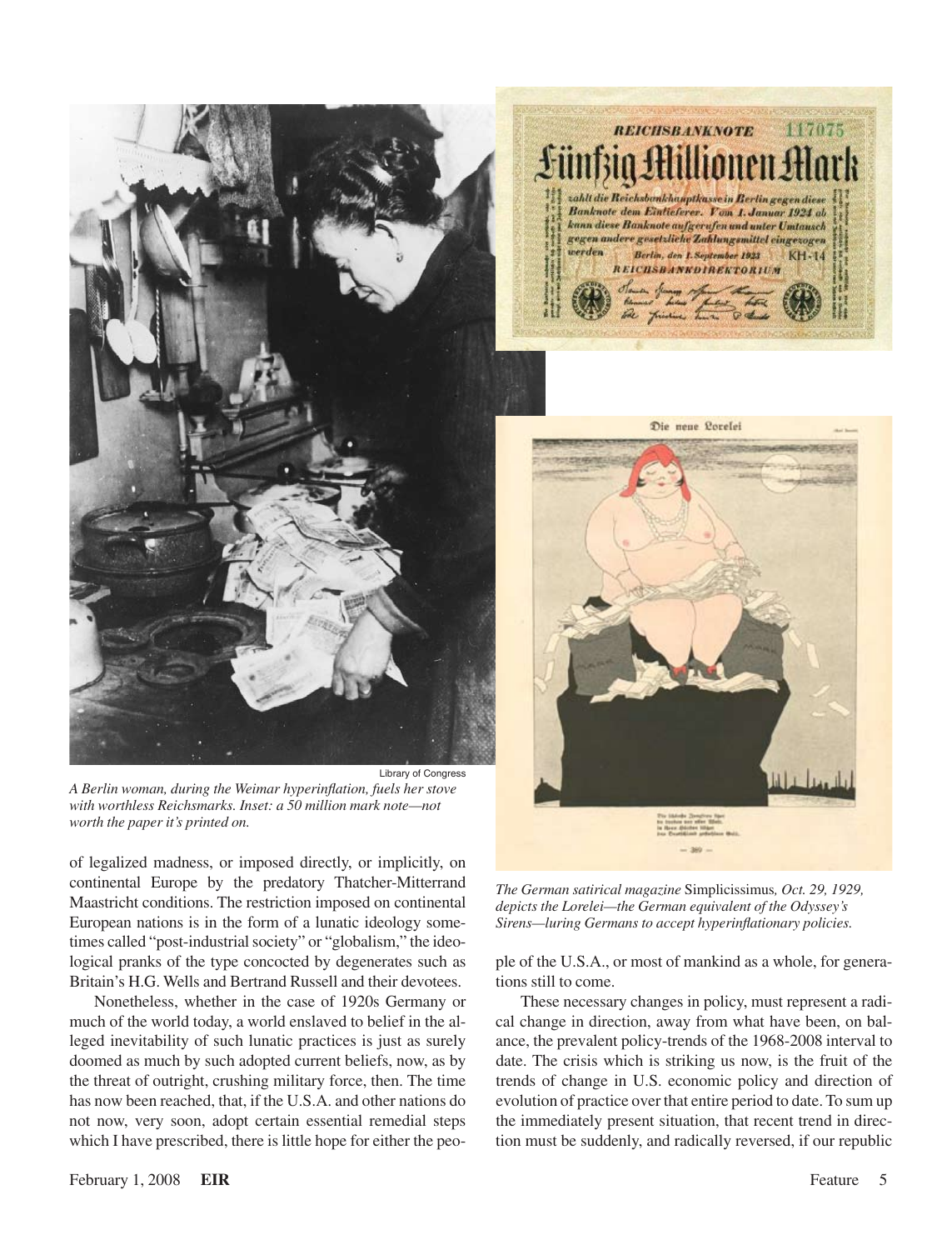is to outlive the hyper-inflationary crisis spreading from the Transatlantic centers at this time.

To understand this present crisis in a competent way, we must see it as being, essentially, like that which struck post-Versailles Germany of the early 1920s. Like that 1920s case, we must locate the continuing causes of this disaster in, chiefly, a product of the long-standing British reaction against the victory of the U.S.A. of President Abraham Lincoln over that Britain's Foreign Office puppet, the Confederate States of America.

I explain.

## **The Factor of Geopolitics**

In brief, the role of what is termed geopolitics in creating this present situation, is as follows.

The rapid development of President Lincoln's U.S.A., aided and continued by the transcontinental railway development of the victorious U.S.A. into a uni-

fied and rapidly developing continental nation, constituted what imperial London's Anglo-Dutch Liberal financier oligarchy considered an implied *geopolitical* threat to British maritime power's imperial supremacy over the continents of Eurasia and Ibero-America. The rise of the agro-industrial power of Germany, Russia, and development of other nations into effectively sovereign powers, reflected an influence which had been inspired by the development of the U.S. since Lincoln's inauguration, and was a development which the successors of the British Foreign Office's Jeremy Bentham and Lord Palmerston were resolved to ruin.The British fear of this kind of influence of even the mere example of this U.S. achievement, has been the dominant motive of British imperial geopolitical ventures globally, from the death of Lord Palmerston to the present day.

This was Britain's motive in inducing the Prince of Wales' royal dupe, Germany's Kaiser Wilhelm II, into dumping Chancellor Bismarck. It was the motive of Britain's same Prince EdwardAlbert (later King Edward VII) in organizing a so-called "great war," so-called "World War I," between the nations of his nephews, Kaiser Wilhelm II and Czar Nicholas II. It was also the motive of Britain, aided by President Woodrow Wilson's Secretary of State Lansing, in orchestrating, at Versailles, that fraudulent "German war-guilt" myth which was the key to the organization of what became the infamous hyperinflationary crisis of 1923 Weimar Germany.

This was also, later, the motive of London's head of the Bank of England, Montagu Norman, and his U.S. financier

![](_page_2_Picture_9.jpeg)

*The Versailles Treaty of 1919 imposed impossible demands for reparations on Germany, which resorted to printing currency, leading to the hyperinflation of 1923. Shown are the Council of Four leaders of the victorious powers (left to right): Britain's Lloyd George, Italy's Vittorio Orlando, France's Georges Clemenceau, and America's Woodrow Wilson.*

accomplices such as Harriman's Prescott Bush, in putting Adolf Hitler into power in Germany in 1933. It was also the motive for the hatred against the policies of U.S. President Franklin Roosevelt, such as Roosevelt's anti-imperialist policies, a hatred expressed, immediately following President Roosevelt's death, by the pro-British imperialist policies of that shameless Winston Churchill accomplice, U.S. President Harry S Truman.

Similarly, later, the 1971-1972 action by the U.S. Nixon Administration, in destroying the Bretton Woods fixedexchange-rate monetary system, the role of the so-called Trilateral Commission in organizing the 1977-1981 selfdestruction of the internal U.S. economy, the drive toward so-called "globalization," and former Vice-President Gore's obscene lust for "post-industrial society," have all been explicitly expressions of the hatred of the U.S.A.'s constitutional tradition by the imperial form of Anglo-Dutch Liberal, globalist financier interests centered in London.

Those revolutionary measures of self-destruction of our nation, measures known, chiefly, as the sweeping reforms by the Nixon and Carter Administrations, have been crucial in bringing about the self-destruction of our republic from that decade forward to today.2

In brief, our Anglo-Dutch Liberal enemy's more efficient choice of means for destroying a powerful nation such as our

<sup>2.</sup> Jimmy Carter as U.S. President, was a catastrophe; but, he later turned out to be among the best of our living ex-Presidents.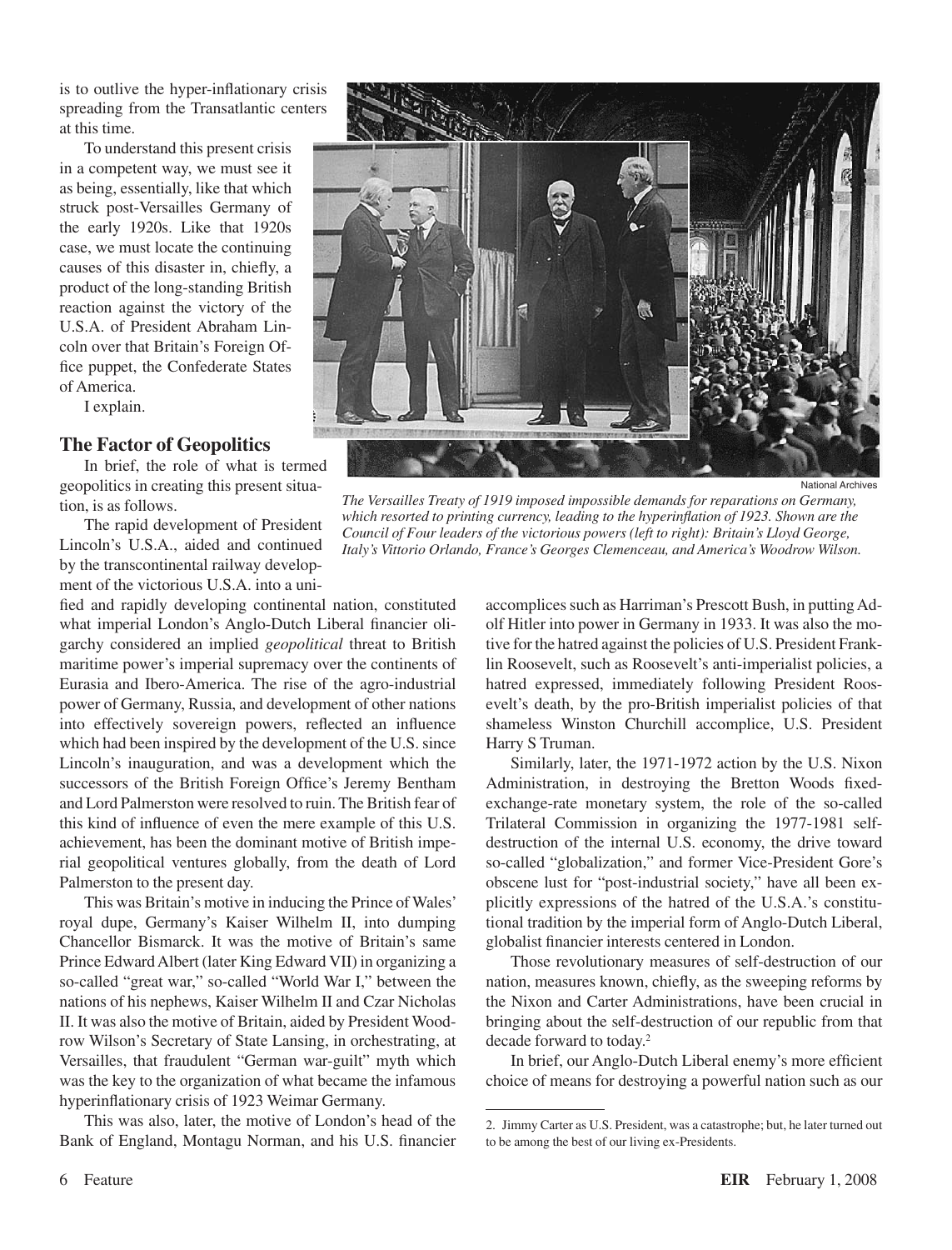![](_page_3_Picture_0.jpeg)

*The American System of political economy spread internationally in the wake of President Lincoln's development of the transcontinental railway—to the horror of the Anglo-Dutch Liberal financier oligarchy. Chancellor Otto von Bismarck of Germany (center) and Russia's Count Sergei Witte (bottom) fostered their nations' industrial powers and sovereignty.*

U.S.A., was to induce that U.S.A. to destroy itself as it did under the terms of Presidents Nixon and Carter, chiefly by the hand of its own, corrupted, leading political and financial institutions. This had also been the essential feature of the method of the Roman Empire, of the Byzantine system, and the of role of the Venice-centered financier interests in deploying the Norman chivalry, to destroy the legacy of Charlemagne. This is also the artistically insightful theme of Oscar Wilde's "The Picture of Dorian Gray."

The fact, that I have warned consistently against these developments, as since August 1971 and later, suffices to demonstrate that there was never any reasonable excuse for doubting those facts to which I am referring now, when my warnings have now been so copiously, and so often demonstrated as fact. On the matter of the systemic basis for those forecasts, the performance of every visible rival of mine among economic forecasters of recent decades has been as much a complete failure, repeatedly, as we should recognize in statistician Myron Scholes' notorious part in promoting what became the U.S.A.'s 1998 financial crisis.

The crucial relevance of that evidence is that it demonstrates two facts of crucial significance for understanding the situation which presently menaces the world. First, that the generally accepted doctrines of economics taught in today's universities and otherwise, have been grossly incompetent, scientifically and otherwise. Secondly, that the root of so-called "business cycles" and kindred phenomena are to be sought in scientifically principled considerations usually unknown in economics-relevant academic and related conversation.

Thus, my part in the treatment of the leading topic of this edition of EIR, concentrates on the matter of those deeper

Library of Congress

scientific considerations, leaving the remainder of the subject to the reports provided by my associates.

## All Empires Must Collapse

All of the principal empires known to history are expressions of what the Greek Classical period defined as "the oligarchical model." In short, this is the Olympian model portrayed in such famous locations as Aeschylus' *Prometheus Bound*. The gist of that case, is that the charge made against Prometheus by the Olympian Zeus of that drama, was that Prometheus had informed mortal human beings of their access to knowledge of the use of "fire" (e.g., nuclear fission). So, as Aeschylus' Zeus had prescribed, the Sparta of Lycurgus condemned the helots to submit to those kinds of slave-chains which are the depravity of ignorance, as did the Sophists whose role was promoted by the influence of the Delphi Apollo-Dionysus cult, and as do the so-called "environmentalist" cults of today.

The same issue was expressed to the same effect, but in a different mode as a featured aspect of the scientific disputes of Europe's Eighteenth Century, when perverts such as de Moivre, D'Alembert, Euler, and Lagrange sought to root out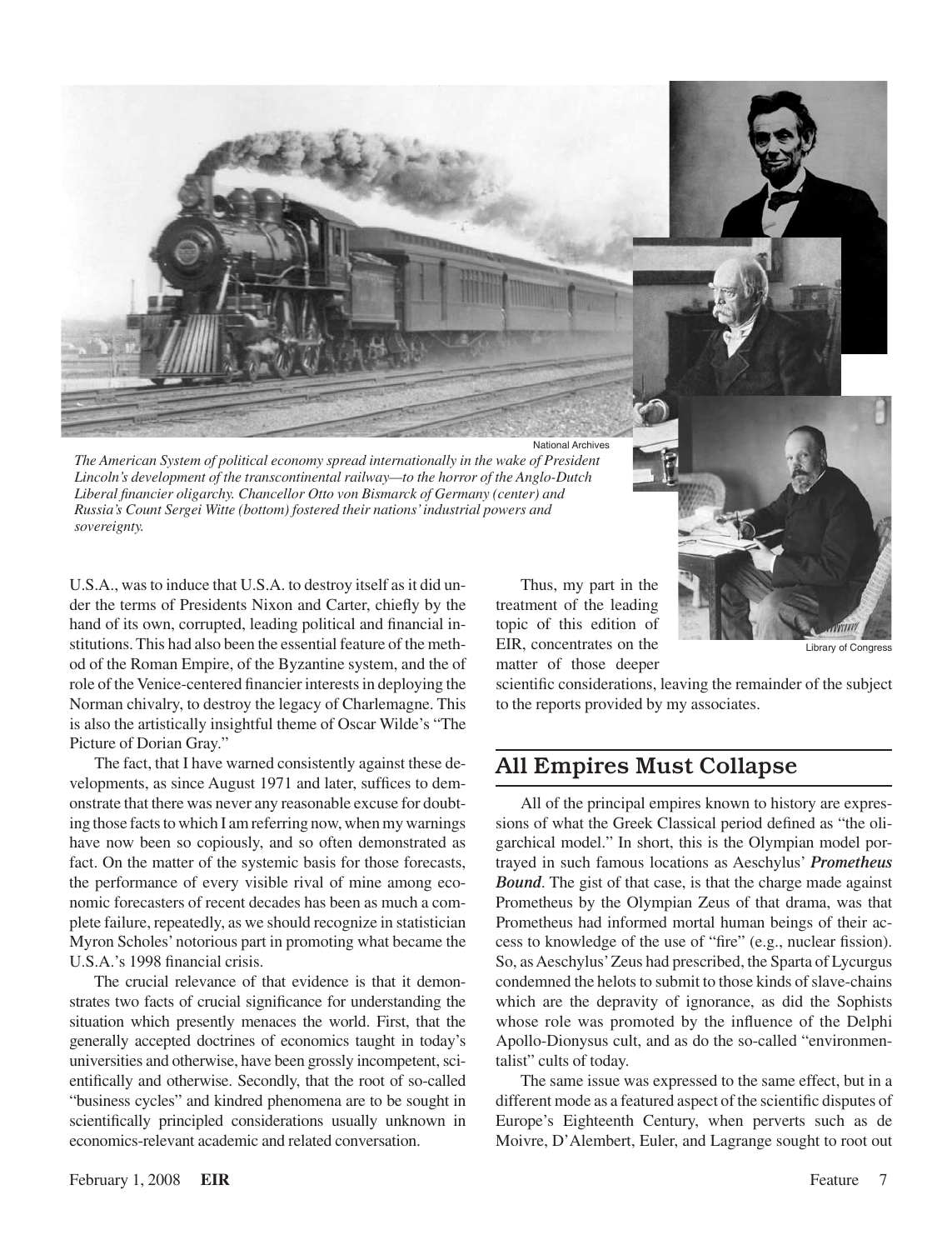that concept of scientific principle, *the principle of the ontologically transfinite (i.e., "the principle of fire")*, developed by Nicholas of Cusa, Kepler, Fermat, and Leibniz, from then contemporary physical science. This campaign by the empiricist followers of Venice's Paolo Sarpi (i.e., the so-called "Liberals" in the tradition of William of Ockham), disallowed the introduction of the use of actually discovered universal principles from scientific practice, but did permit, as a substitute, *mathematical descriptions* of measured mathematical results, such as implicitly digitalized "formulas," as a substitute for knowledge of actually experimentally demonstrated physical principles as such.

This Delphic tradition of the Olympian Zeus and the Apollo-Dionysus cult, insists, for today, that even the very idea of an actual universe does not exist in Liberal opinion on any subject-matter.

In other words, the Liberals, like the Apollo cult of the Olympian Zeus of *Prometheus Bound*, prohibited knowledge of actual "fire," the ability to discover known principles of human individual scientific and related creativity which distinguish mankind from the apes and other lower forms of life.

The subject I have thus introduced here, is, on this account, the most profound aspect of human scientific and related knowledge. It is also the key to understanding, and preventing the great planet-wide breakdown-crisis which is menacing not only the U.S.A. and the British empire today, but there is no part of this planet which would escape this collapse of all parts of the world's economy.

On that account, in this location, I must come directly to the matter of the significance of this fact for the matter of the rise and fall of empires, such as the present-day Anglo-Dutch Liberal system of financier tyranny. The essential fact to be emphasized, is the issue of the way in which the potential relative population-density of the members of a specific human culture is regulated to such effect as shaping the inevitable collapse of any empire ever established.

The ability of the human species to achieve a potential relative population-density above that of any nearly comparable animal species, is lodged within the potential of those creative mental powers implicitly referenced in *Genesis* 1, which do not exist among lower forms of life than human beings. These creative mental powers are expressed in the form of what we might recognize as analog functions, but do not exist in the form of digital functions. This defines the relevant intersection of two considerations, considerations on which escape from the presently onrushing, global breakdown-crisis depends.

### **The Principle of Physical Economy**

First, we must emphasize that the establishment of a culture premised upon the use of certain discovered universal physical principles, defines a culture with a certain upper limit on its potential relative population-density. However, no such fixed level of potential can be sustained indefinitely, since attrition of used resources will lower the potential, until scientific progress, as in modalities of increased effective energy-flux densities, corrects this problem. Therefore, cultural progress, including advances in discovery and application, as by capital investment, of the kind of universal physical principles actually expressed only in the modalities of analog functions, were necessary if a presently achieved level of population-density were to be sustained.

If the population suffers generally from the kind of suppression of creativity reflected in the inherently digital, anti-Leibniz dogmas of de Moivre, D'Alembert, Euler, and Lagrange,orLaplace,Cauchy,Clausius,Grassmann,Weierstrass, et al., or of such wretches as Ernst Mach, Bertrand Russell, or such devotees of Russell as Professor Norbert Wiener, and John von Neumann, the influence of such decadent minds will tend to destroy the creative potential of the minds of those persons which they influence. This is typified today by the effects of a computer culture based upon digital assumptions in ruining the cognitive potential of the individual, a cognitive potential which can be expressed only in "analog," rather than digital modalities.<sup>3</sup>

This distinction is otherwise located in the function of crucial physical experimentation in physical science, and in the role of Classical modes of irony in musical polyphony, in Classical poetry and drama, and in the tradition in art of Leonardo da Vinci, Raphael Sanzio, and Rembrandt. In respect to physical economy, the primary requirement for the maintenance of a society's level of potential relative populationdensity lies in the development of, and investment in basic economic infrastructure and in production (per capita and per square kilometer). However, without fertilizing the modes of communication in a parallel fashion, in the modalities of human mental processes associated with analog functions, physical-scientific creativity will be aborted.

## **The Function of Dynamics**

The most notable factor of pervasive incompetence in the current practice of professional economic forecasters, their political dupes, or in related categories, isthe emphasis on statistical methods cast more or less in the tradition of Cartesian mechanics. Virtually all of today's notable economic forecasters, or their substitutes of the like of poor scapegoats such as Ben Bernanke and George W. Bush, Jr., are completely incompetent in the conduct of their office on even this account alone.

Competent science is, in all aspects, including economics, essentially a matter of dynamics (in the form of analog functions), as opposed to the inherently digital modalities of mechanics. This is a tradition traced in European history from Thales and such among his followers as the Pythagoreans and

<sup>3.</sup> Cf., *The Devil in Your Laptop,* LaRouche PAC, November 2007; Sky Shields, "What Exactly, Is a Human Being? Analog, Digital, and Transcendental," *EIR,* Jan. 4, 2008.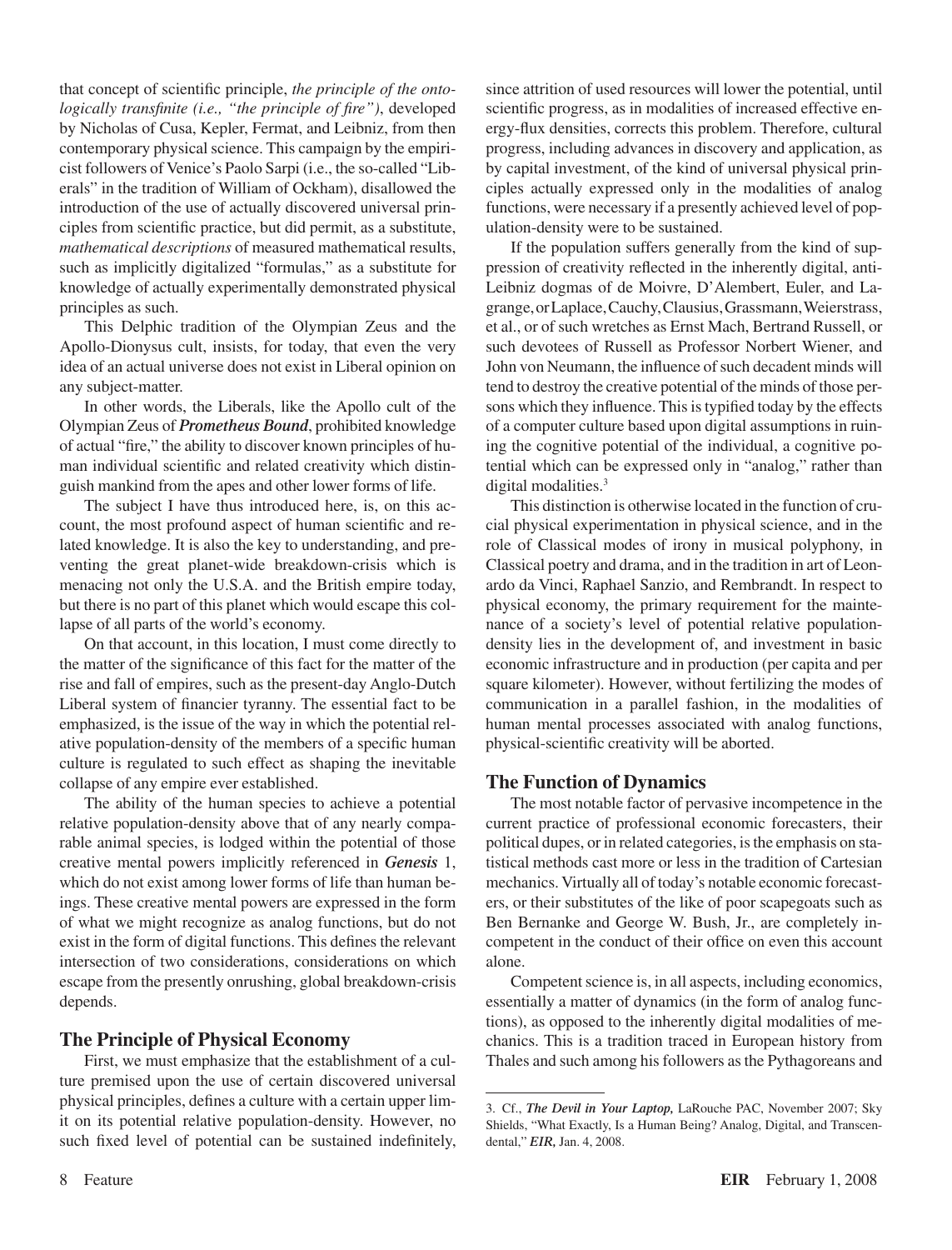![](_page_5_Figure_0.jpeg)

*Kepler's constraint for motion of a planet along an elliptical orbit. The attempt to explain the generation of such an orbit by quadrature is "absolute incompetence," LaRouche writes. "In fact, this distinction is the most crucial distinction of actual mathematical physics from sophistry."*

Plato. This method, termed *dynamis* in ancient Greek, was revived as a term, *dynamics*, by Leibniz. The implications of Leibniz's use of the concept of dynamics, were brought forward by Bernhard Riemann's 1854 habilitation dissertation, and by Riemann's consequent further development of that notion. All competently mapped social processes, including national physical economies (rather than merely monetary ones), are to be expressed in the essential form of "multiply interactive" forms of Riemannian dynamics.All contrary representations of modern social and economic processes are intrinsically incompetent ones.

The kind of universe which the competent scientist must adopt as a scheme of reference for describing the universe in general, or social processes such as economies and their associated cultures, is essentially in the form of a Kepler-Riemann universe as more adequately elaborated in terms of the dynamics of Vernadsky's Biosphere and Noösphere.

In earlier times, prior to the metamorphal emergence of the "middle class 68ers" in their adult form, a significant degree of true creativity was expressed among some members of our populations. In Europe, for example, this was typified by the Humboldt reforms in education, as this was echoed in some degree in better practice within the U.S.A. This was expressed in the fact, that under President Franklin Roosevelt, or during two later decades, it were possible for industries to recruit secondary school graduates "from the streets," to obtain, thus, with a certain amount of sifting, a labor-force capable of "doing the job" in fields of practice beyond the level of their education. This was a benefit of the factor of what might be termed "incidental" creativity common (according to my experience) among populations such as those of the U.S.A., Germany, and Northern Italy.

With the rise of influence of a specifically "68er" anti-blue collar, anti-industrial population, the populations of the U. S.A. and Europe, for example, degenerated in respect to their potential for actually assimilating the benefits of scientific thinking, and for technologically progressive modes of productive forms of social functions. The process of "greening" became an increasing, generative factor of incompetence and cultural decadence within the "white collar"-oriented portion of the stratum born, chiefly between 1945 and 1958, to household cultures of what had been typed during the 1950s as "White Collar" and "Organization Man" family-household cultures.

This cultural flaw more or less characteristic of that indicated "68er" type, so defined, has been an increasingly significant factor in the increasing decadence expressed as the increasing rate of degeneration of our national popular and related culture into the modalities of "post-industrial," general and economic cultures of the U.S.A. and western and central Europe. England possesses, in net effect, among the most successfully self-destroyed populations on this account.

This process of cultural decadence, radiating from the "68er" generation on down today, has been a crucial factor in the degeneration of the economies and cultures of North America and western and central Europe, in particular. The most crucial aspect of this, from a long-term standpoint, is the vanishing of the cultural factors which had been essential to promotion of physical-economic and moral progress in populations of (notably) Europe and North America, during the recent four decades.

This, by itself, did not cause the present onrush of a general, global economic-breakdown-crisis; but, it has been a crucial social factor in permitting that moral degeneration to occur.

## **The Core of the Global Crisis**

The process called "globalization," better known as a return to the Tower of Babel, has resulted in a shifting of production from regions of the world in which productive potential was relatively a highly developed feature of the characteristics of the population and its economic-cultural setting, to cheap labor working in relatively debased circumstances and cultural standards of household and community environments. The resulting shift of production from ruined areasto relatively degraded ones, has been a general lowering of the planet's overall potential relative population-density, including such examples as the increasingly murderous degeneration of the conditions of life among the population of North America and Europe. *The effect is, thus, a net lowering of the sustainable level of potential relative population-density, per capita and per square kilometer, throughout the planet overall!* The collapse of the physical standard of living of the population of Mexico, the U.S.A., and western Europe, now approaching catastrophic conditions, is exemplary.

This occurs at the same time, recently, that the upper strata of the population, who are chiefly worse than merely parasites, enjoy income-levels which are morally indecent in and of themselves, income-levels enjoyed solely through the savage looting of the obligations which should have been met for sustaining the general population.